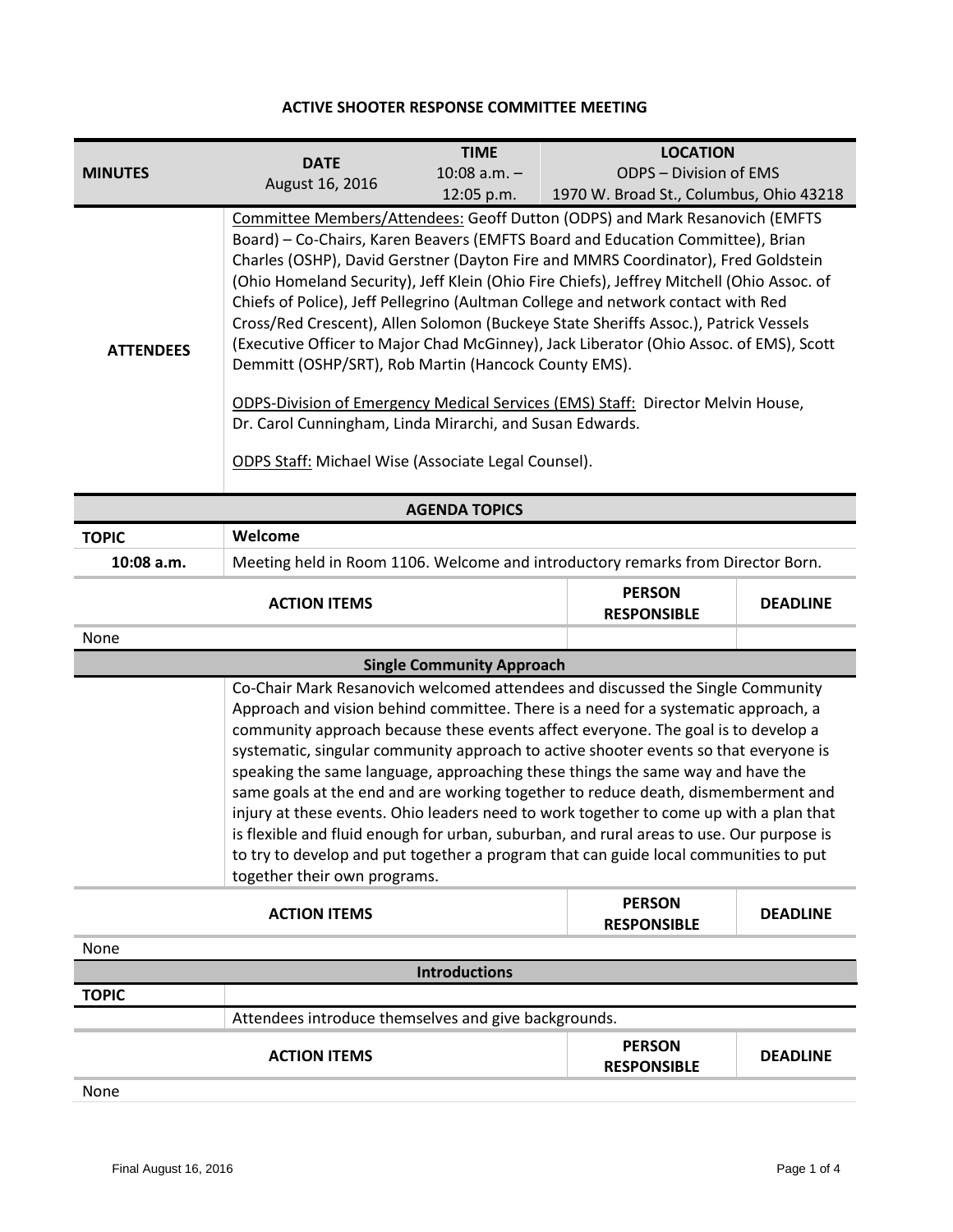| <b>Video</b> |                                                                                                                                                                                                                                                                                                     |                                                                                                                                                                                                                                                                                                                                                                                                                                                                                                                                                                                                                                                                                                                                                                                                                                                                                                                                                                                                                                                                                                                                                                                                                                                                                                                                                                                                                                                                                                                                                                                                                                                                                                                                                                                                                                                                                                                                                                                                                                                                                                                                                                                                                                                                                                                                                                                                                                                                                                                                                                                                 |                 |
|--------------|-----------------------------------------------------------------------------------------------------------------------------------------------------------------------------------------------------------------------------------------------------------------------------------------------------|-------------------------------------------------------------------------------------------------------------------------------------------------------------------------------------------------------------------------------------------------------------------------------------------------------------------------------------------------------------------------------------------------------------------------------------------------------------------------------------------------------------------------------------------------------------------------------------------------------------------------------------------------------------------------------------------------------------------------------------------------------------------------------------------------------------------------------------------------------------------------------------------------------------------------------------------------------------------------------------------------------------------------------------------------------------------------------------------------------------------------------------------------------------------------------------------------------------------------------------------------------------------------------------------------------------------------------------------------------------------------------------------------------------------------------------------------------------------------------------------------------------------------------------------------------------------------------------------------------------------------------------------------------------------------------------------------------------------------------------------------------------------------------------------------------------------------------------------------------------------------------------------------------------------------------------------------------------------------------------------------------------------------------------------------------------------------------------------------------------------------------------------------------------------------------------------------------------------------------------------------------------------------------------------------------------------------------------------------------------------------------------------------------------------------------------------------------------------------------------------------------------------------------------------------------------------------------------------------|-----------------|
| <b>TOPIC</b> | Played video "The Coming Storm" with commentary.                                                                                                                                                                                                                                                    |                                                                                                                                                                                                                                                                                                                                                                                                                                                                                                                                                                                                                                                                                                                                                                                                                                                                                                                                                                                                                                                                                                                                                                                                                                                                                                                                                                                                                                                                                                                                                                                                                                                                                                                                                                                                                                                                                                                                                                                                                                                                                                                                                                                                                                                                                                                                                                                                                                                                                                                                                                                                 |                 |
|              | <b>ACTION ITEMS</b>                                                                                                                                                                                                                                                                                 | <b>PERSON</b><br><b>RESPONSIBLE</b>                                                                                                                                                                                                                                                                                                                                                                                                                                                                                                                                                                                                                                                                                                                                                                                                                                                                                                                                                                                                                                                                                                                                                                                                                                                                                                                                                                                                                                                                                                                                                                                                                                                                                                                                                                                                                                                                                                                                                                                                                                                                                                                                                                                                                                                                                                                                                                                                                                                                                                                                                             | <b>DEADLINE</b> |
| None         |                                                                                                                                                                                                                                                                                                     |                                                                                                                                                                                                                                                                                                                                                                                                                                                                                                                                                                                                                                                                                                                                                                                                                                                                                                                                                                                                                                                                                                                                                                                                                                                                                                                                                                                                                                                                                                                                                                                                                                                                                                                                                                                                                                                                                                                                                                                                                                                                                                                                                                                                                                                                                                                                                                                                                                                                                                                                                                                                 |                 |
|              | <b>Discussion</b>                                                                                                                                                                                                                                                                                   |                                                                                                                                                                                                                                                                                                                                                                                                                                                                                                                                                                                                                                                                                                                                                                                                                                                                                                                                                                                                                                                                                                                                                                                                                                                                                                                                                                                                                                                                                                                                                                                                                                                                                                                                                                                                                                                                                                                                                                                                                                                                                                                                                                                                                                                                                                                                                                                                                                                                                                                                                                                                 |                 |
| <b>TOPIC</b> | Discussion of video and commentary led by co-chair Geoff Dutton. Jeff Pellegrino stated<br>that the after-event evaluations seemed very valuable and showed an evolution in the<br>mind set of people involved.                                                                                     |                                                                                                                                                                                                                                                                                                                                                                                                                                                                                                                                                                                                                                                                                                                                                                                                                                                                                                                                                                                                                                                                                                                                                                                                                                                                                                                                                                                                                                                                                                                                                                                                                                                                                                                                                                                                                                                                                                                                                                                                                                                                                                                                                                                                                                                                                                                                                                                                                                                                                                                                                                                                 |                 |
|              | <b>ACTION ITEMS</b>                                                                                                                                                                                                                                                                                 | <b>PERSON</b><br><b>RESPONSIBLE</b>                                                                                                                                                                                                                                                                                                                                                                                                                                                                                                                                                                                                                                                                                                                                                                                                                                                                                                                                                                                                                                                                                                                                                                                                                                                                                                                                                                                                                                                                                                                                                                                                                                                                                                                                                                                                                                                                                                                                                                                                                                                                                                                                                                                                                                                                                                                                                                                                                                                                                                                                                             | <b>DEADLINE</b> |
| None         |                                                                                                                                                                                                                                                                                                     |                                                                                                                                                                                                                                                                                                                                                                                                                                                                                                                                                                                                                                                                                                                                                                                                                                                                                                                                                                                                                                                                                                                                                                                                                                                                                                                                                                                                                                                                                                                                                                                                                                                                                                                                                                                                                                                                                                                                                                                                                                                                                                                                                                                                                                                                                                                                                                                                                                                                                                                                                                                                 |                 |
|              | <b>Goals and Objectives</b>                                                                                                                                                                                                                                                                         |                                                                                                                                                                                                                                                                                                                                                                                                                                                                                                                                                                                                                                                                                                                                                                                                                                                                                                                                                                                                                                                                                                                                                                                                                                                                                                                                                                                                                                                                                                                                                                                                                                                                                                                                                                                                                                                                                                                                                                                                                                                                                                                                                                                                                                                                                                                                                                                                                                                                                                                                                                                                 |                 |
| TOPIC        | more specific direction.<br>noticed that the film said all the injured were being taken to one hospital and that has<br>got to be corrected. Trauma centers are established and operating rooms must be<br>available because trauma is a surgical disease. The plan has got to incorporate that the | Geoff Dutton led the discussion regarding the goals and objectives of this committee.<br>We need thoughts and suggestions from the committee as to where you see this<br>committee going, the next step. A thought that occurs to me is that it sounds like a lot<br>of people here have plans including plans that integrate law enforcement and EMS. It<br>might be helpful to gather those plans and share them with each other. At the next<br>meeting, the committee could go over them together and brainstorm then sketch out<br>Question regarding whether EMS would enter before scene is secured. David Gerstner<br>answered that in standard situations such as domestic violence situations, EMS still<br>waits until the situation is cleared but in active shooter situations which are much more<br>complex, it has changed because it may take hours to clear the scene and that is too<br>long for victims to wait. That is the basis for the Warm Zone concept. It has changed in<br>response to the more complex incidents but not the day-to-day incidents.<br>Further comments are that communications will need to good if EMS is going in after<br>law enforcement to prevent accidents, also questions regarding equipment, using same<br>entry point. It was observed that problems may occur in rural areas where there are<br>limited number of law enforcement officers. Also mentioned level of physical fitness<br>required to move victims and that it is manpower intensive.<br>Where entry is being made, good communication is a must. It was reported that there is<br>a push in KY to arm EMTs. EMS may have to wait until more officers arrive to enter<br>scene. Once it is believed that the building is cleared, EMS can be taken inside. Quick<br>clear rooms may be used as warm rooms for EMS. Manpower in some areas will be a big<br>issue. Although it makes sense to have department heads in one room, in small and/or<br>rural communities, it may be the police chief is the one going into the building and then<br>is a witness or from a law enforcement side of it, if the chief takes out the shooter, then<br>the chief will be unable to participate in anything further.<br>Mr. Liberator observed that on the EMS side it is tremendous to that EMS personnel can<br>get in as soon as the warm zone is established. Evidence shows a lot of people<br>exsanguinated at these types of events. If this committee can work out a program<br>where EMS can get in sooner, lives will be saved. From the hospital administrator side, I |                 |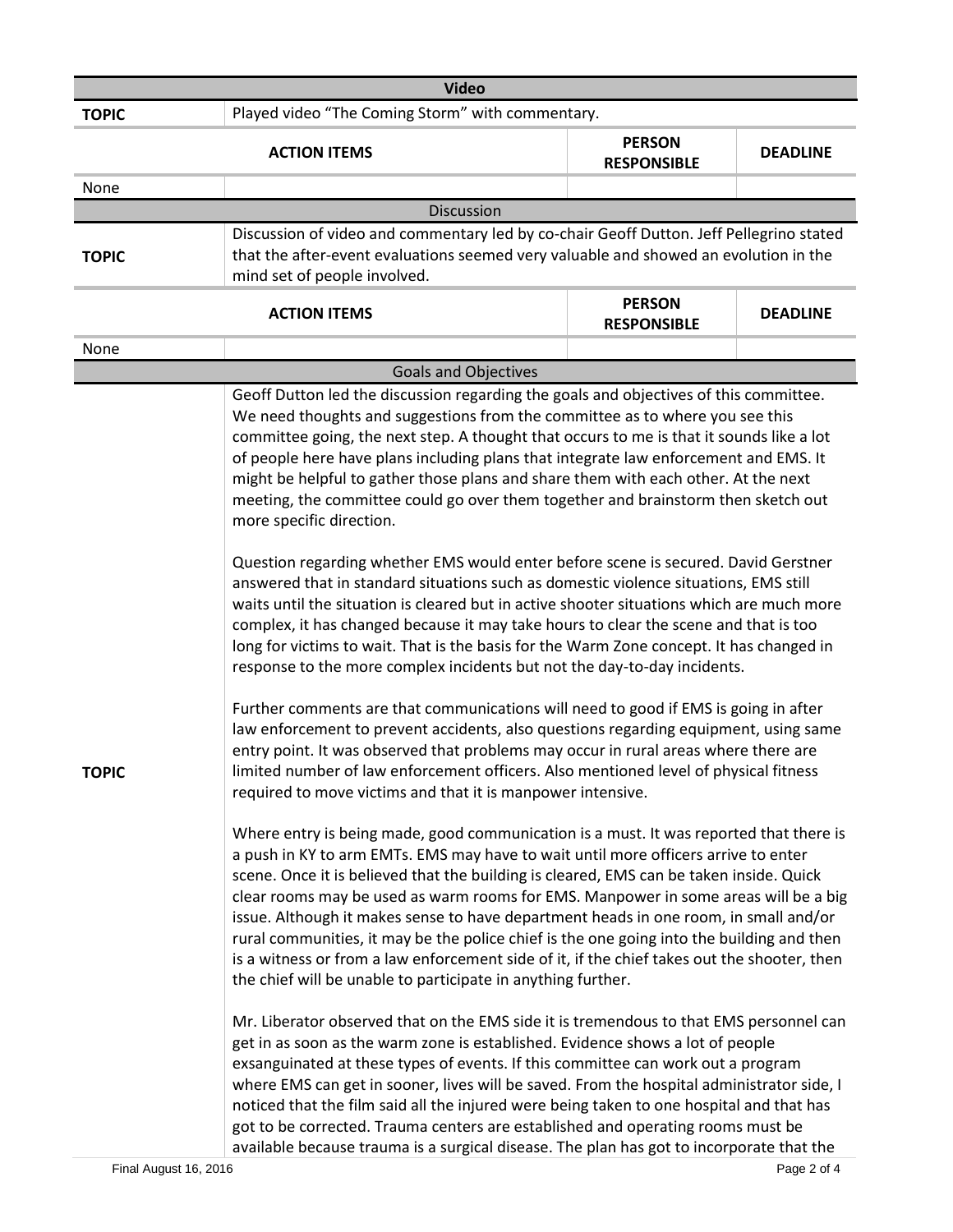most critical victims must get to trauma centers even if a little further away. Timing is also important. If an event happens at 4 am then the staff has to be called in to the hospital. Distribution of patients has to be part of the plan.

EMS will not be taking all gear in. Idea is to move quickly and get out the victims that are breathing. Get in and get them out, not civilian or military EMS, not treating people in warm zone but moving them out.

Mr. Resanovich asked Mr. Gerstner about showing the slide presentation of the Rescue Task Force at the next meeting. He continued that bleeding is what you need to worry about. This is a new approach and concept for some and not what we do on a day to day basis. Trooper Charles mentioned that where there is an active shooter situation that it's a bad day to be a police officer – it is a bad day for everyone. I believe there is a way that a small handful of people can do a lot of good things if it is a coordinated effort to go in and do those things. And everybody has a complete understanding of what their role and responsibility is. I've been researching this for the last 6 months and I believe we can come up with some ways we can help

Dr. Cunningham commented that this is a huge shift in culture on both sides of the fence. Training lay people simple maneuvers to save lives got a surge after the Boston marathon where people were making their own tourniquets. If our communities are doing it and lay people are doing what they can, then we have to step up to the plate too.

Mr. Liberator pointed out that Ohio still has 9 counties with no hospital and as part of the plan we need to remember those counties and how we can help their neighbors respond. How are victims going to get to neighboring hospitals and how will that transportation occur?

Dr. Pellegrino inquired into the scope of work – anything and everything? Initial response? Where do we end? Kind of scope would be import.

Per Mr. Resanovich, the scope of work is not defined yet. Anyone with a plan send it in to the division. As things develop we may find other areas that need addressed on a state level. Keep an open mind until we start putting things on a board and finding opportunities and weaknesses.

DG – issues in rural areas is different and I couldn't agree more. During Regional plan briefings in a very rural county, a sheriff pointed out that there were only two law enforcement people on duty in the county. What about entry with a single officer? Plan calls for team of four (2 ems and 2 law enforcement) but every situation is different. We all make judgement calls. In some cases, yes and in others no way. We all live and die by mutual aid

Dr. C – primary goal is to give people resources and pathways to say what is needed and to make it nimble and flexible enough that they can build it within their communities with focus on RTF and patient treatment by the RTF. I think ideally as an annex guidance or directive to consider some of the other things mentioned such as family reunification, how to handle the media. Also, as a change of procedure, hospitals will need to do a sweep of their property before they start letting anyone and everyone in.